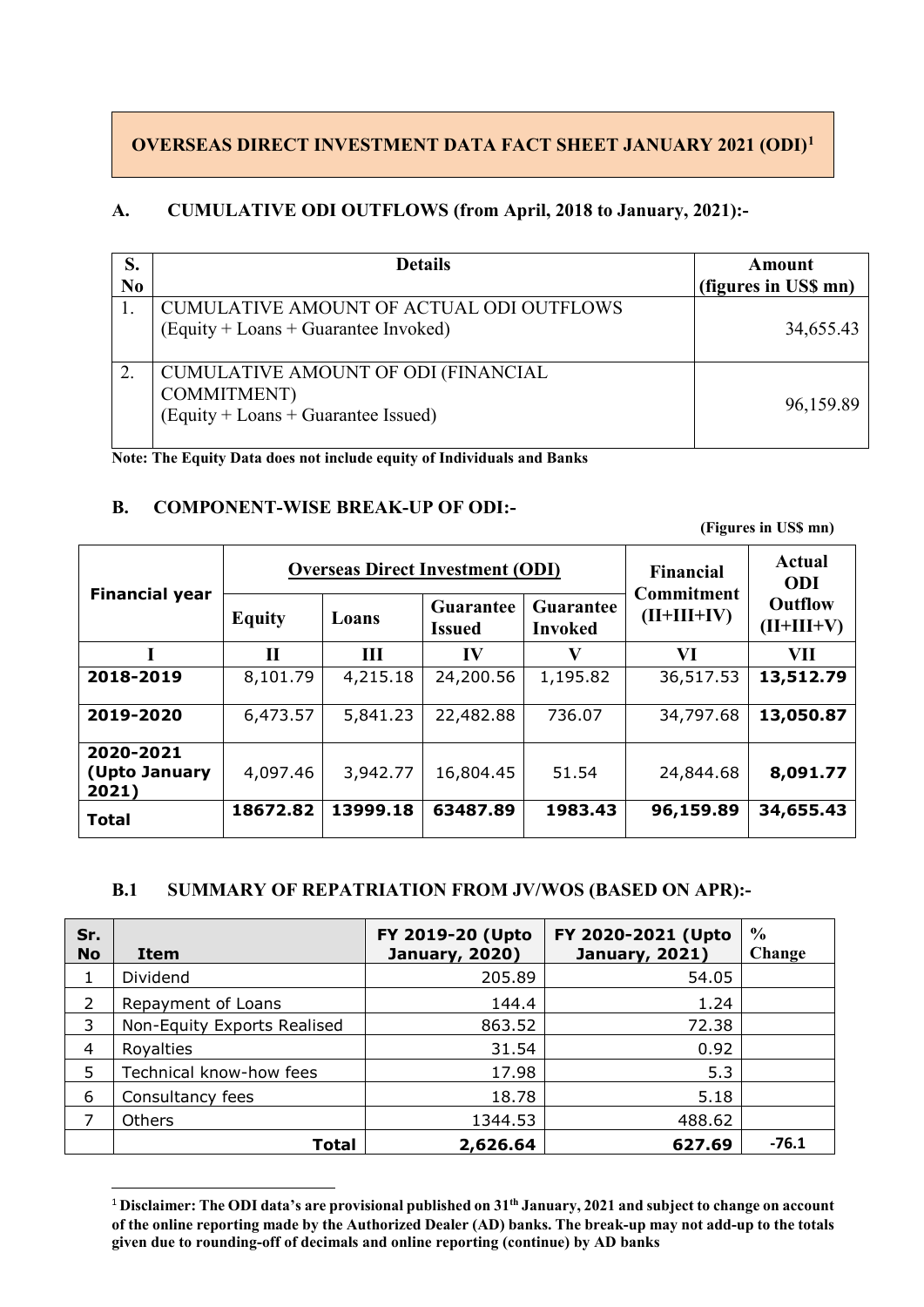\* Others include Repayment of Repatriations, Refund of Share Application Money and Others fee.

### **C. ODI ACTUAL OUTFLOWS (MONTH-WISE):-**

| S.No.                   | <b>Month</b> |                  | <b>Actual ODI outflow (In US\$ Million)</b> |           |  |
|-------------------------|--------------|------------------|---------------------------------------------|-----------|--|
|                         |              | 2018-2019        | 2019-2020                                   | 2020-2021 |  |
| $\mathbf{1}$            | April        | 1,549.00         | 707.86                                      | 858.99    |  |
| $\boldsymbol{2}$        | May          | 1,147.34         | 1,178.55                                    | 315.74    |  |
| $\overline{\mathbf{3}}$ | June         | 1,472.34         | 735.16                                      | 665.62    |  |
| $\overline{\mathbf{4}}$ | July         | 977.48           | 759.29                                      | 650.83    |  |
| 5                       | August       | 622.23<br>683.56 |                                             | 480.51    |  |
| 6                       | September    | 1,087.90         | 983.52                                      | 1446.98   |  |
| $\overline{7}$          | October      | 1,346.70         | 1,747.91                                    | 1060.76   |  |
| 8                       | November     | 488.19           | 701.15                                      | 1035.61   |  |
| 9                       | December     | 1,281.20         | 1,177.38                                    | 1070.21   |  |
| 10                      | January      | 541.92           | 1,058.65                                    | 506.55    |  |
| 11                      | February     | 666.46           | 1,621.36                                    |           |  |
| 12                      | March        | 2,332.03         | 1,696.47                                    |           |  |
|                         | <b>Total</b> | 13,512.79        | 13,050.86                                   | 8,091.80  |  |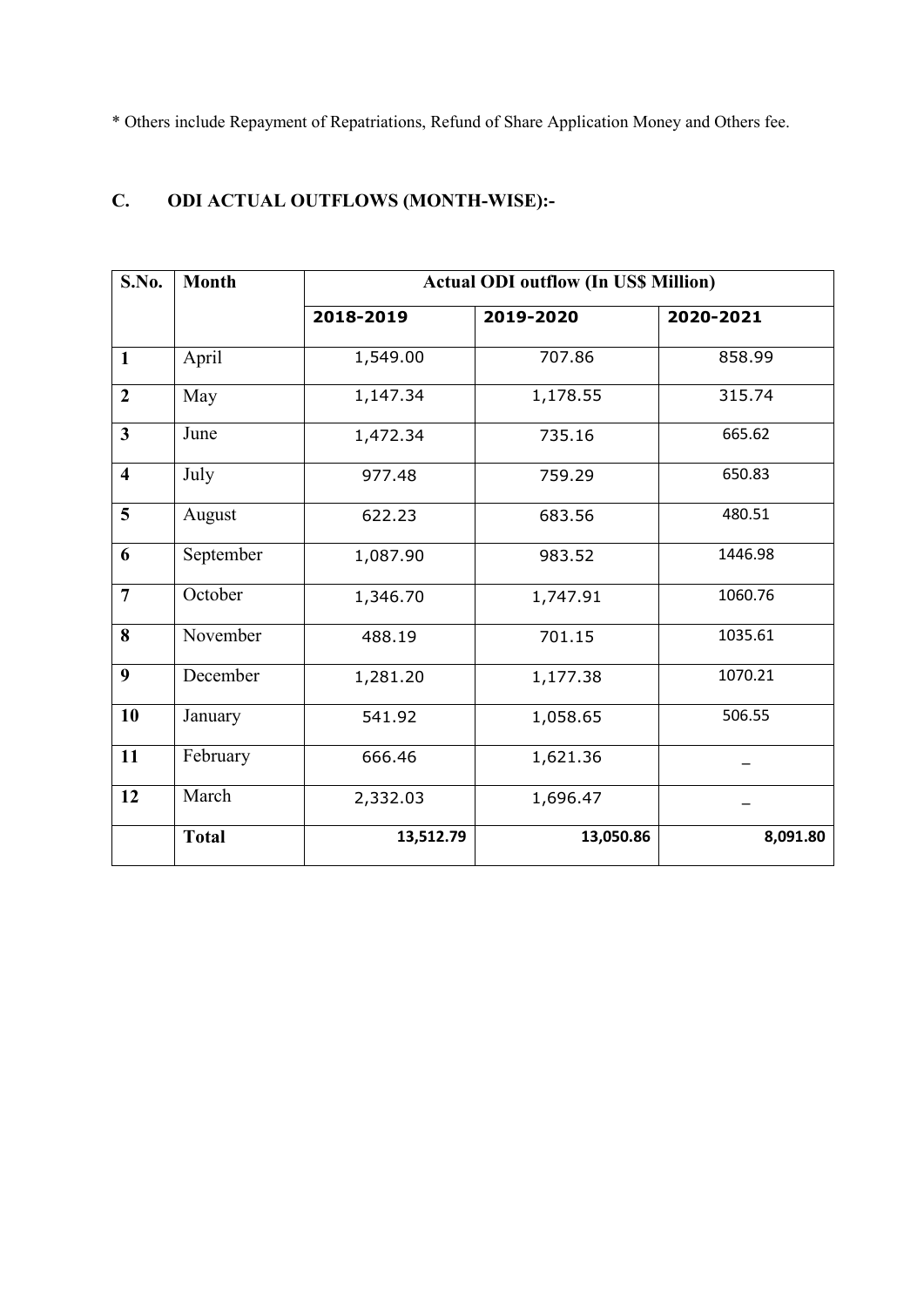# **D. TOP TEN ODI DESTINATION COUNTRIES (Financial years):-**

| <b>Rank</b>                                    | Country                                   |         | <b>ODI (In US\$ Million)</b> |                               | <b>Cumulative ODI (Apr</b><br>2018-Jan 2021) |                                                            |  |
|------------------------------------------------|-------------------------------------------|---------|------------------------------|-------------------------------|----------------------------------------------|------------------------------------------------------------|--|
|                                                |                                           | 2018-19 | 2019-20                      | 2020-21<br>(Upto Jan<br>2021) | In US\$<br><b>Million</b>                    | As $%$ of<br><b>'Total ODI</b><br>(Apr 2018-<br>Jan-2021)' |  |
| 1                                              | <b>UNITED STATES</b><br><b>OF AMERICA</b> | 2478.01 | 1978.83                      | 1657.33                       | 6114.17                                      | 17.65                                                      |  |
| $\overline{2}$                                 | <b>SINGAPORE</b>                          | 2846.06 | 3721.11                      | 1437.04                       | 8004.21                                      | 23.11                                                      |  |
| 3                                              | <b>MAURITIUS</b>                          | 535.24  | 1052.05                      | 1034.98                       | 2622.27                                      | 7.57                                                       |  |
| 4                                              | <b>NETHERLANDS</b>                        | 1105.06 | 1232.62                      | 909.9                         | 3247.58                                      | 9.38                                                       |  |
| 5                                              | <b>UNITED</b><br><b>KINGDOM</b>           | 1442.27 | 1302.03                      | 538.28                        | 3282.58                                      | 9.48                                                       |  |
| 6                                              | <b>UNITED ARAB</b><br><b>EMIRATES</b>     | 737.27  | 439.54                       | 525.42                        | 1702.23                                      | 4.91                                                       |  |
| $\overline{\mathbf{z}}$                        | <b>RUSSIA</b>                             | 525.06  | 590.46                       | 344.48                        | 1460                                         | 4.22                                                       |  |
| 8                                              | <b>BRITISH VIRGIN</b><br><b>ISLANDS</b>   | 85.12   | 181.69                       | 298.84                        | 565.65                                       | 1.63                                                       |  |
| 9                                              | <b>MOZAMBIQUE</b>                         | 36.85   | 158.32                       | 256.92                        | 452.09                                       | 1.31                                                       |  |
| 10                                             | <b>IRELAND</b>                            | 31.98   | 52.88                        | 134.59                        | 219.45                                       | 0.63                                                       |  |
| <b>Total ODI to Top 10</b><br>Countries**      |                                           | 9822.92 | 10709.53                     | 7137.78                       | 27670.23                                     | 79.89                                                      |  |
|                                                |                                           | 72.69   | 82.06                        | 88.41                         | 79.89                                        |                                                            |  |
| <b>Total ODI (to All</b><br><b>Countries</b> ) |                                           | 13512.8 | 13050.8                      | 8073.15                       | 34636.71                                     |                                                            |  |

\*\* Value given in parentheses is % Share in 'Total ODI'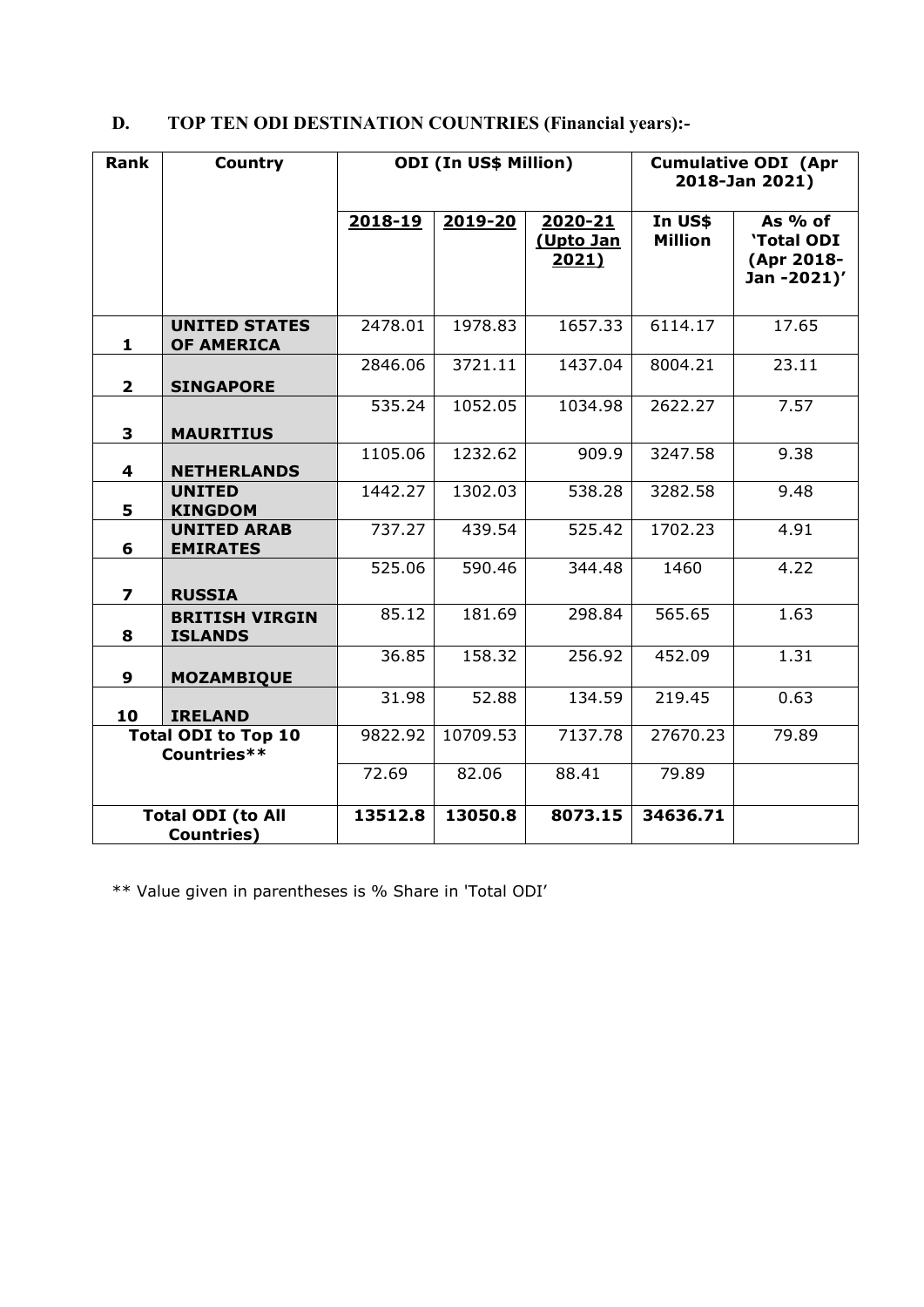### **E. TOP 10 ODI DESTINATION COUNTRIES- (MONTH WISE):-**

#### **(In US\$ Million)**

| Rank           | Country                                             | Apr-20 | May-<br>20 | Jun-<br>20 | <b>Jul-20</b> | <b>Aug-20</b> | Sep-<br>20 | <b>Oct-20</b> | Nov-<br>20 | Dec-<br>20 | Jan-<br>21 |
|----------------|-----------------------------------------------------|--------|------------|------------|---------------|---------------|------------|---------------|------------|------------|------------|
| 1              | <b>UNITED</b><br><b>STATES OF</b><br><b>AMERICA</b> | 148.66 | 35.38      | 128.23     | 38.03         | 109.41        | 253.49     | 415.8         | 138.57     | 332.38     | 57.38      |
| 2              | <b>SINGAPORE</b>                                    | 174.5  | 66.73      | 34.71      | 80.63         | 87.9          | 415.6      | 216.46        | 279.73     | 62.38      | 18.4       |
| 3              | <b>MAURITIUS</b>                                    | 38.67  | 28.12      | 60.09      | 211.62        | 7.72          | 299.52     | 163.28        | 36.01      | 165.69     | 24.26      |
| 4              | <b>NETHERLANDS</b>                                  | 283.34 | 18.86      | 205.05     | 68.12         | 42.12         | 178.75     | 37.67         | 38.41      | 11.97      | 25.61      |
| 5              | <b>UNITED</b><br><b>KINGDOM</b>                     | 54.06  | 12.16      | 10.64      | 24.05         | 14.29         | 50.31      | 50.66         | 242.83     | 40.36      | 38.92      |
| 6              | <b>UNITED ARAB</b><br><b>EMIRATES</b>               | 16.68  | 18.03      | 22.6       | 34.32         | 60.66         | 28.78      | 26.59         | 36.65      | 55.12      | 225.99     |
| $\overline{7}$ | <b>RUSSIA</b>                                       | 43.65  | 0.42       | 68.58      | 37.02         | 22.89         | 22         | 28.92         | 18.52      | 86.59      | 15.89      |
| 8              | <b>BRITISH</b><br><b>VIRGIN</b><br><b>ISLANDS</b>   | 8.36   | 18.92      | 20.42      | 28.21         | 37.39         | 36.02      | 23.31         | 33.53      | 77.02      | 15.66      |
| 9              | <b>MOZAMBIQUE</b>                                   | 0.12   | 17.6       | 20.84      | 27.89         | 37.38         | 31.31      | 21.14         | 33.24      | 67.36      | 0.04       |
| 10             | <b>IRELAND</b>                                      | 0.86   | 5          | 19.66      | 21.25         | 0.67          | 41.09      | 17.17         | $\Omega$   | 28.89      | $\Omega$   |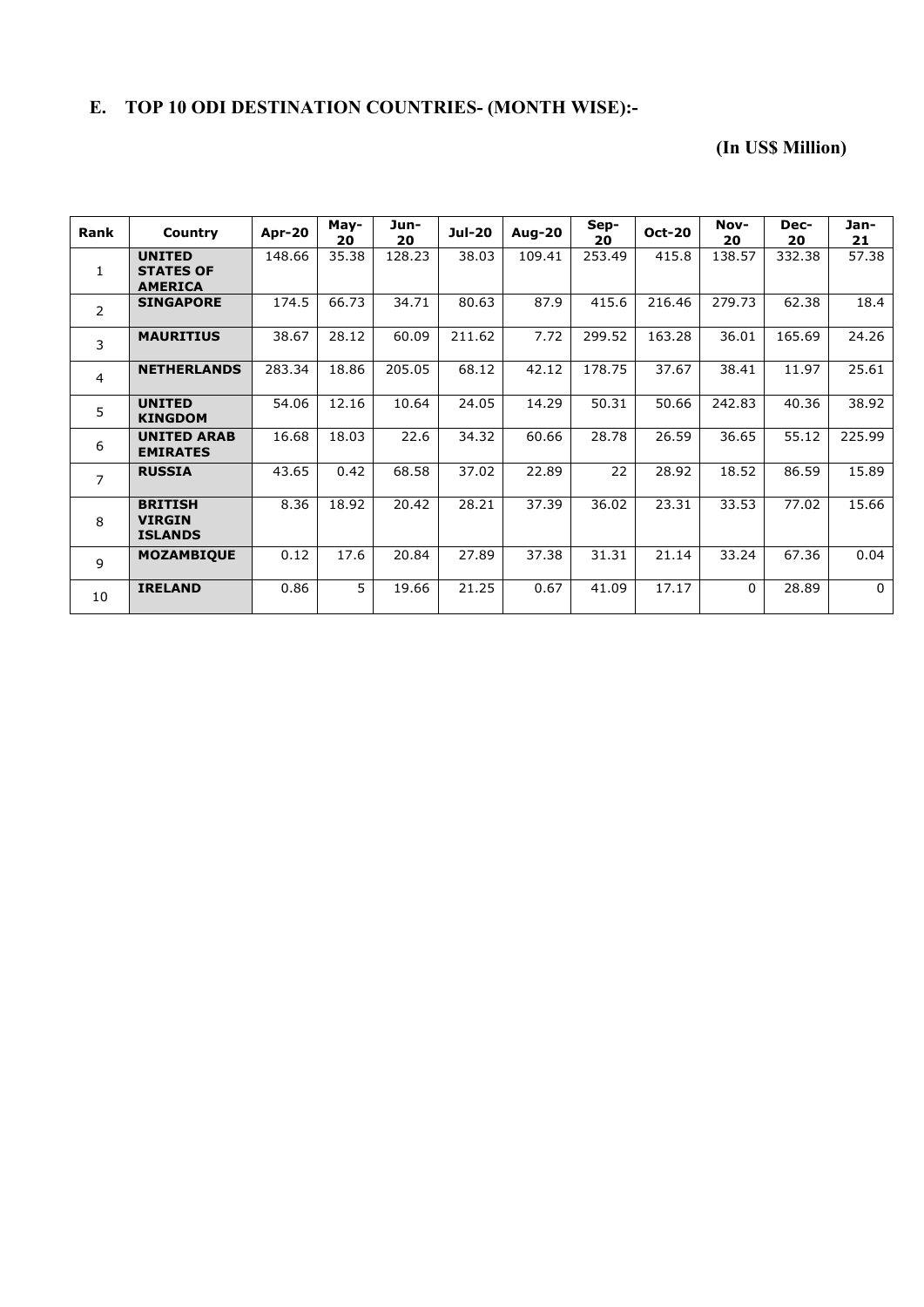# **F. SECTORS ATTRACTING HIGHEST ODI OUTFLOWS (Financial Years):-**

| <b>Rank</b>    | <b>Sectors</b>                                                             |           | <b>Yearly Actual Outflows</b> | (In US\$ Million)                | <b>Cumulative</b><br><b>Outflows</b> |                                                              |  |  |
|----------------|----------------------------------------------------------------------------|-----------|-------------------------------|----------------------------------|--------------------------------------|--------------------------------------------------------------|--|--|
|                |                                                                            | 2018-19   | $2019 - 20$                   | 2020-21<br>(Upto<br>Jan<br>2021) | In US\$<br><b>Million</b>            | As $%$ of<br>'Total<br>ODI<br>(Apr,<br>$18 -$<br>Jan,<br>21) |  |  |
| $\mathbf{1}$   | <b>MANUFACTURING</b>                                                       | 3,007.65  | 3,426.80                      | 2572.76                          | 9,007.21                             | 26.00                                                        |  |  |
| $\overline{2}$ | <b>FINANCIAL, INSURANCE</b><br><b>AND BUSINESS</b><br><b>SERVICES</b>      | 5,341.59  | 3,681.37                      | 2412.00                          | 11,434.96                            | 33.01                                                        |  |  |
| 3              | <b>WHOLESALE, RETAIL</b><br><b>TRADE, RESTAURANTS</b><br><b>AND HOTELS</b> | 1,789.07  | 2,492.22                      | 1625.29                          | 5,906.58                             | 17.05                                                        |  |  |
| $\overline{4}$ | <b>AGRICULTURE AND</b><br><b>MINING</b>                                    | 2,001.27  | 641.58                        | 698.04                           | 3,340.89                             | 9.65                                                         |  |  |
| 5              | <b>CONSTRUCTION</b>                                                        | 763.09    | 864.74                        | 368.58                           | 1,996.41                             | 5.76                                                         |  |  |
| 6              | <b>ELECTRICITY, GAS AND</b><br><b>WATER</b>                                | 140.45    | 797.31                        | 161.05                           | 1,098.81                             | 3.17                                                         |  |  |
| $\overline{7}$ | <b>COMMUNITY, SOCIAL</b><br><b>AND PERSONAL</b><br><b>SERVICES</b>         | 309.31    | 199.21                        | 100.81                           | 609.33                               | 1.76                                                         |  |  |
| 8              | <b>TRANSPORT, STORAGE</b><br><b>AND COMMUNICATION</b><br><b>SERVICES</b>   | 113.77    | 901.33                        | 81.05                            | 1,096.15                             | 3.16                                                         |  |  |
| 9              | <b>MISCELLANEOUS</b>                                                       | 46.58     | 46.32                         | 53.58                            | 146.48                               | 0.42                                                         |  |  |
|                | <b>Total</b>                                                               | 13,512.78 | 13,050.88                     | 8,073.16                         | 34,636.82                            | 100.00                                                       |  |  |